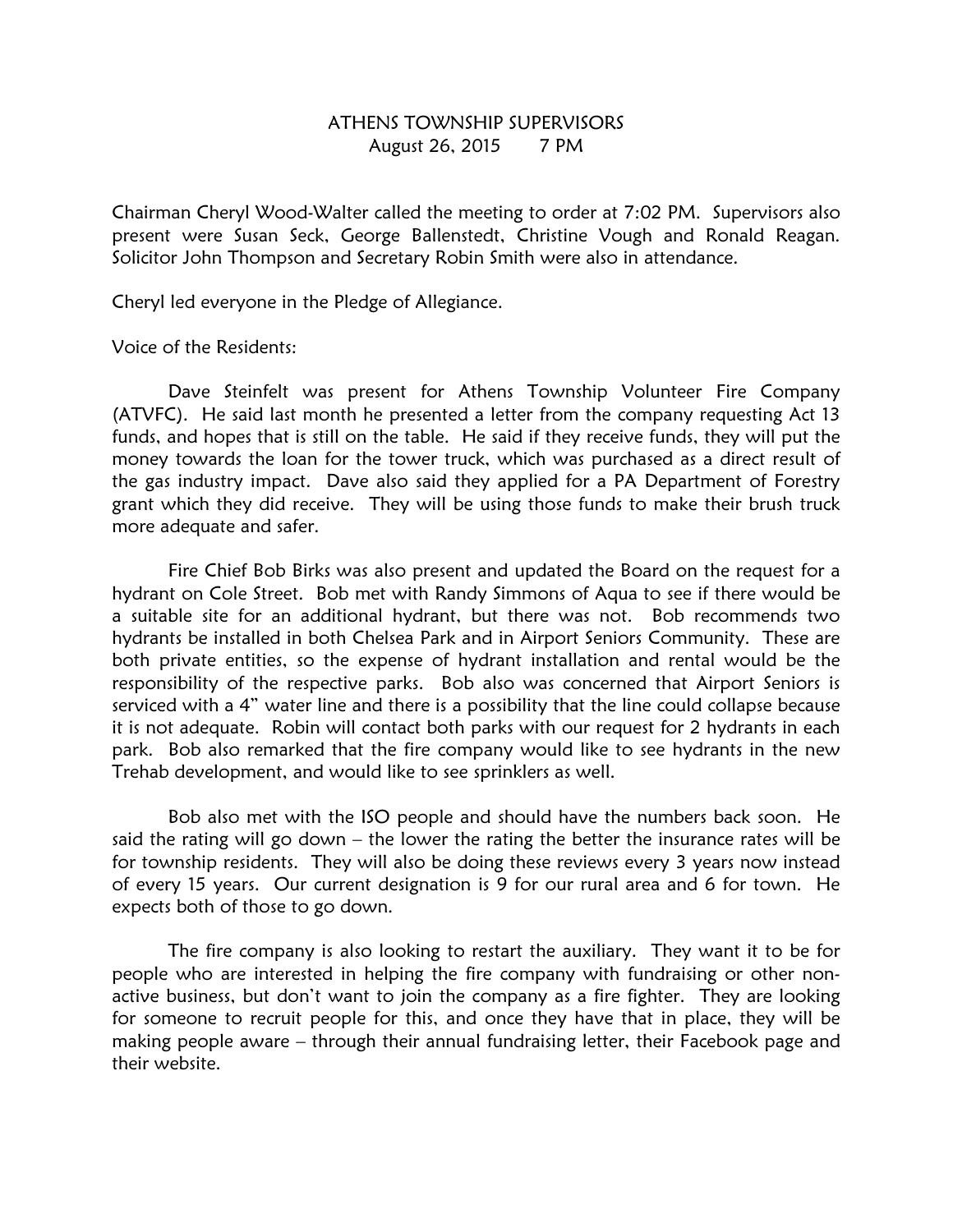Page Two Athens Township Supervisors August 26, 2015

The Board reviewed the Treasurer's report. Ruth was present but there were no questions on her report. Item #6 would be discussed later. On motion of Christine, second by Susan, it was unanimous to approve all the monthly bills as presented. A complete listing of revenues and expenditures is on file in the office of the Treasurer.

On motion of Ron, second by Cheryl, it was unanimous to have Ruth register for the PSATS webinar, "Employment Law Checklist for Municipal Employers" on September 16, 2015 from noon – 1:30 PM at a cost of \$30.

Richard Bean was present for Parks. They are still waiting to hear on the DCNR Phase 2 grant. Zack Smith will be building 6 picnic tables as his Eagle Scout project. Lumber has been ordered for 12 tables for the first pavilion. M.R. Dirt is on schedule with the project. The Commission will need to come up with a road name for the new road. The pavilion will cost an additional \$12,500. M.R. Dirt will credit the Park Commission \$2,860 if they can find volunteers to put the roof on the new pavilion. Material will cost approx. \$1,500. They have accepted the quote of BestWay Fence in the amount of \$6,500 for the fence installation in East Athens. They did not receive the grant from the Bradford County Impact Fee Program. The chain across Bobcat Road is working well for our gatekeeper to keep people out of the lower level when he's closing the park.

The date for the NHS Bradford Conditional Use Hearing was set for October 1, 2015 at 6 PM. John Thompson will do the legal notice and schedule a stenographer for the hearing. Budget workshop dates were set for Sept.  $21<sup>st</sup>$  and Oct.  $6<sup>th</sup>$ , both at 6 PM.

Susan reported for Roads. They have worked Farr Road and Pump Station Hill Road. They need to do Cole Street. On motion of Susan, second by George, it passed to ratify the purchase of the 2000 Sterling dump truck with a one-year drive train labor only warranty – customer supplies parts, with Susan, George, Christine and Cheryl voting 'yes' and Ron voting 'no'. Susan said we should have the truck in the next couple weeks. On motion of Susan, second by George, it passed to rescind the motion to bid for a used chassis that will fit our box that was made at our July 29, 2015 meeting. Christine abstained as she was not at that meeting.

On motion of Ron, second by George, it was unanimous to ratify the hiring of Eva Fletcher and Brandon Fauver on August 19, 2015 as recycling substitutes at minimum wage on an as-needed basis.

On motion of Cheryl, second by Christine, it was unanimous to approve, sign and execute the 2015 Bradford County Community Economic Development Grant in the amount of \$10,000 for document management.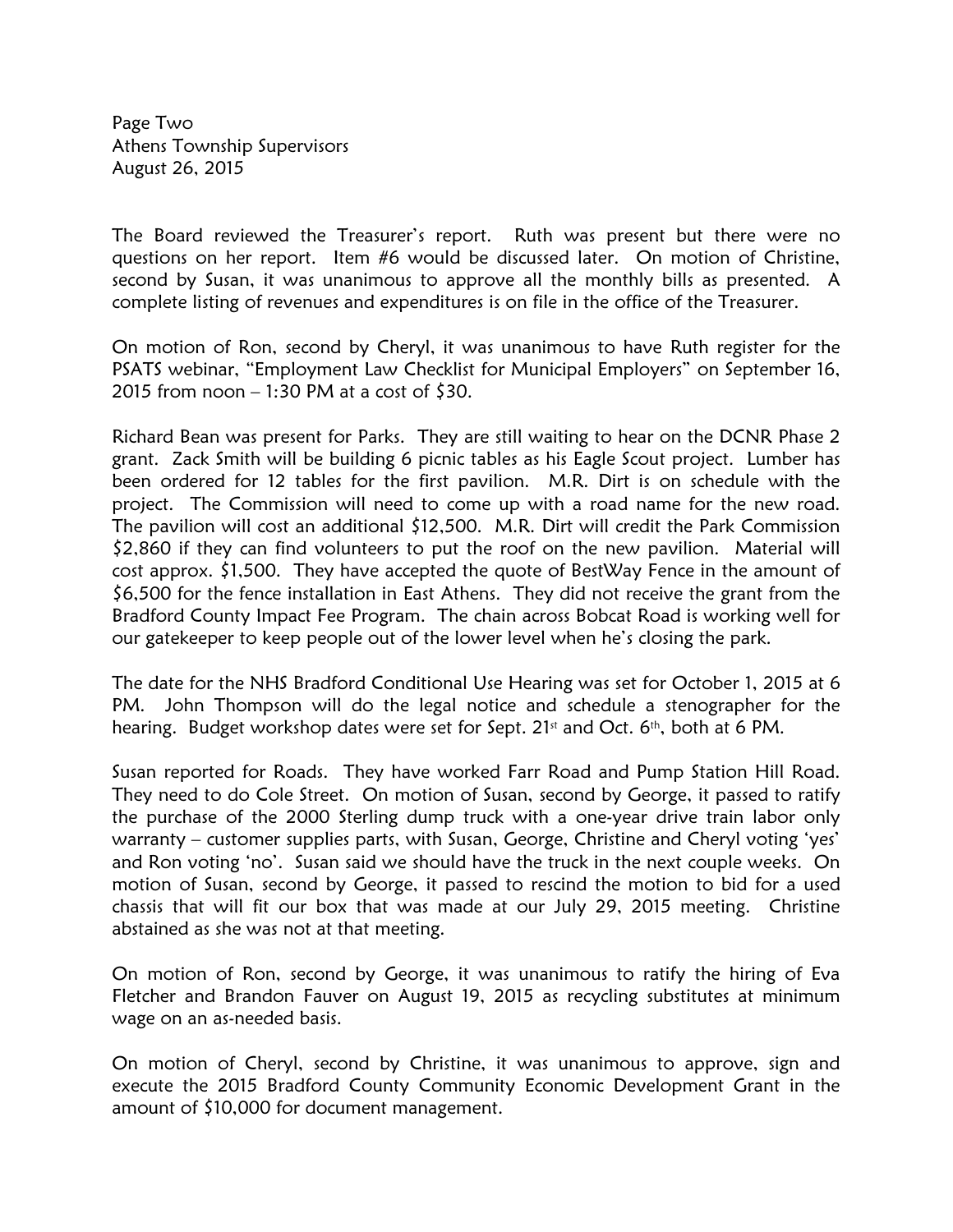Page Three Athens Township Supervisors August 26, 2015

On motion of Ron, second by George, it passed to ratify the following motion that was made on August 5, 2015: "On motion of Ron, second by George, it passed to grant preliminary and final plan approval to the Verizon Wireless tower land development off Murray Creek Road as submitted". Ron, George, Cheryl and Christine voted 'yes', with Susan voting 'no'.

On motion of Cheryl, second by George, it was unanimous to have the fire company remove the flags from the Route 199 bridge permanently. (thank you, ATVFC!!)

Robin advised the Board that the quarterly Emergency Management training this month was about NIMS (National Incident Management System). Elected Officials who oversee emergency management activities are required to have the following courses at a minimum: ICS-100, ICS-700. It is also recommended that they have ICS-200, IS-702 and IS-800. If we are not compliant with NIMS, we will not be eligible for grant funds. Robin gave everyone the information to access the courses online.

On motion of Ron, second by George, it passed to approve the minutes of July 29, 2015 – with Christine abstaining as she was not in attendance; and the minutes of August 20, 2015 – with Cheryl abstaining as she did not attend the meeting.

On motion of George, second by Christine, it was unanimous to accept the monthly reports as presented.

Correspondence/Information was as listed in the meeting agenda.

Chairman Wood-Walter took the Board into executive session at 8:07 PM for personnel. The secretary was excused at this time and the remaining minutes were taken by Ronald Reagan. The regular meeting reconvened at 10:32 PM.

On motion of Cheryl, second by George, it was unanimous to replace the speed limit signs on Elmira Street to reflective.

On motion of Susan, second by Christine, it passed to pay for the used 2000 Sterling truck out of Act 13 funds. Ron voted no.

On motion of Susan, second by George, it was unanimous to advertise the sale of Truck 3 for our September 30<sup>th</sup> meeting, and to remove all references to "Athens Township" from the truck.